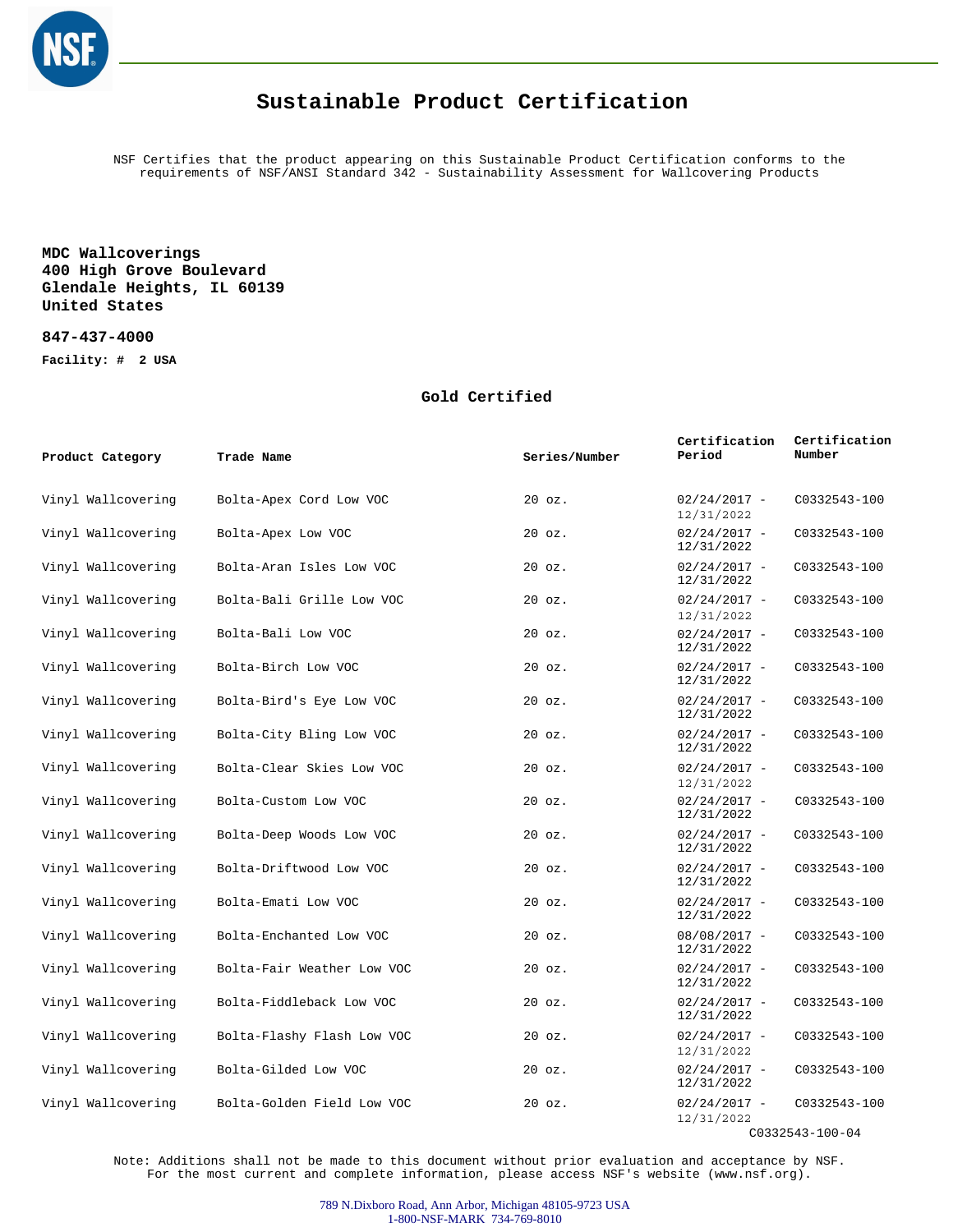

| Vinyl Wallcovering | Bolta-Hayfield Low VOC         | $20$ $oz.$ | $02/24/2017 -$<br>12/31/2022 | C0332543-100 |
|--------------------|--------------------------------|------------|------------------------------|--------------|
| Vinyl Wallcovering | Bolta-Intersect Low VOC        | 20 oz.     | $02/24/2017 -$<br>12/31/2022 | C0332543-100 |
| Vinyl Wallcovering | Bolta-Interweave Low VOC       | $20$ $oz.$ | $02/24/2017 -$<br>12/31/2022 | C0332543-100 |
| Vinyl Wallcovering | Bolta-Kasumi Low VOC           | $20$ $oz.$ | $02/24/2017 -$<br>12/31/2022 | C0332543-100 |
| Vinyl Wallcovering | Bolta-Kimono Texture Low VOC   | $20$ $oz.$ | $02/24/2017 -$<br>12/31/2022 | C0332543-100 |
| Vinyl Wallcovering | Bolta-Li Ming Low VOC          | $20$ $oz.$ | $02/24/2017 -$<br>12/31/2022 | C0332543-100 |
| Vinyl Wallcovering | Bolta-Malta Linen Low VOC      | $20$ $oz.$ | $02/24/2017 -$<br>12/31/2022 | C0332543-100 |
| Vinyl Wallcovering | Bolta-Malta Low VOC            | $20$ $oz.$ | $08/08/2017 -$<br>12/31/2022 | C0332543-100 |
| Vinyl Wallcovering | Bolta-Nano Low VOC             | $20$ $oz.$ | $02/24/2017 -$<br>12/31/2022 | C0332543-100 |
| Vinyl Wallcovering | Bolta-Paper Weave Low VOC      | $20$ $oz.$ | $02/24/2017 -$<br>12/31/2022 | C0332543-100 |
| Vinyl Wallcovering | Bolta-Pebble Linen Low VOC     | $20$ $oz.$ | $02/24/2017 -$<br>12/31/2022 | C0332543-100 |
| Vinyl Wallcovering | Bolta-Peru Low VOC             | $20$ $oz.$ | $08/08/2017 -$<br>12/31/2022 | C0332543-100 |
| Vinyl Wallcovering | Bolta-Peruvian Diamond Low VOC | $20$ $oz.$ | $08/08/2017 -$<br>12/31/2022 | C0332543-100 |
| Vinyl Wallcovering | Bolta-Shibori Low VOC          | $20$ $oz.$ | $02/24/2017 -$<br>12/31/2022 | C0332543-100 |
| Vinyl Wallcovering | Bolta-Shibori Silk Low VOC     | $20$ $oz.$ | $02/24/2017 -$<br>12/31/2022 | C0332543-100 |
| Vinyl Wallcovering | Bolta-Silk Road Damask Low VOC | $20$ $oz.$ | $02/24/2017 -$<br>12/31/2022 | C0332543-100 |
| Vinyl Wallcovering | Bolta-Silk Road Low VOC        | $20$ $oz.$ | $02/24/2017 -$<br>12/31/2022 | C0332543-100 |
| Vinyl Wallcovering | Bolta-Soho Low VOC             | $20$ $oz.$ | $02/24/2017 -$<br>12/31/2022 | C0332543-100 |
| Vinyl Wallcovering | Bolta-Soho Underground Low VOC | $20$ $oz.$ | $02/24/2017 -$<br>12/31/2022 | C0332543-100 |
| Vinyl Wallcovering | Bolta-Stone North Low VOC      | $20$ $oz.$ | $02/24/2017 -$<br>12/31/2022 | C0332543-100 |
| Vinyl Wallcovering | Bolta-Stone West Low VOC       | 20 oz.     | $02/24/2017 -$<br>12/31/2022 | C0332543-100 |
| Vinyl Wallcovering | Bolta-Strobe Low VOC           | $20$ $oz.$ | $02/24/2017 -$<br>12/31/2022 | C0332543-100 |
| Vinyl Wallcovering | Bolta-Watermark Low VOC        | 20 oz.     | $02/24/2017 -$<br>12/31/2022 | C0332543-100 |
| Vinyl Wallcovering | Bolta-Wave VOC                 | $20$ $oz.$ | $02/24/2017 -$<br>12/31/2022 | C0332543-100 |
| Vinyl Wallcovering | Bolta-Weathered Low VOC        | 20 oz.     | $02/24/2017 -$<br>12/31/2022 | C0332543-100 |
| Vinyl Wallcovering | Bolta-Wicked Low VOC           | $20$ $oz.$ | $08/08/2017 -$<br>12/31/2022 | C0332543-100 |
| Vinyl Wallcovering | Bolta-Wicked Woods Low VOC     | $20$ $oz.$ | $08/08/2017 -$<br>12/31/2022 | C0332543-100 |
| Vinyl Wallcovering | Genon-Analyte Low VOC          | $20$ $oz.$ | $02/24/2017 -$<br>12/31/2022 | C0332543-100 |

C0332543-100-04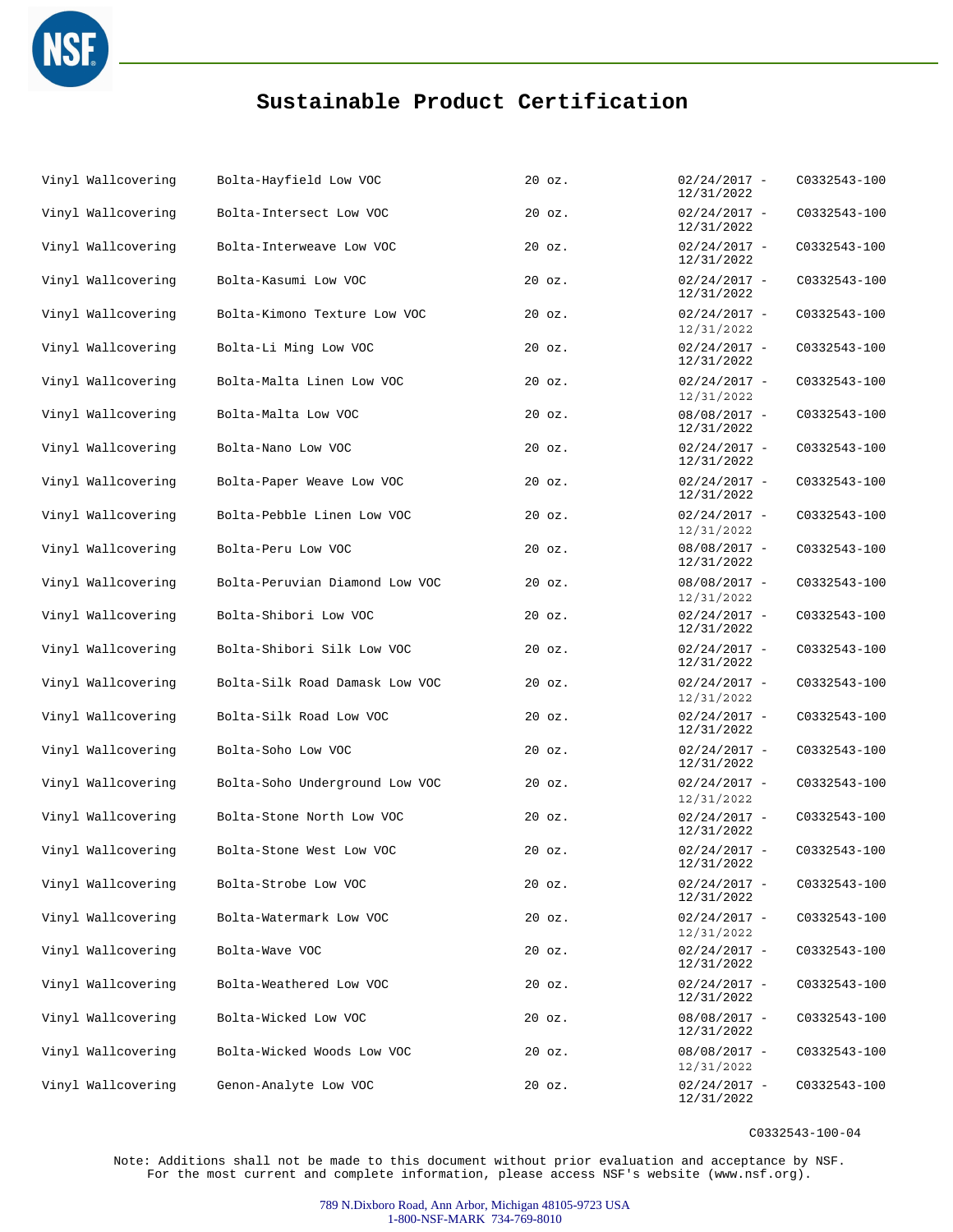

| Vinyl Wallcovering | Genon-Asian Linen Low VOC        | $20$ $oz.$ | $02/24/2017 -$<br>12/31/2022 | C0332543-100 |
|--------------------|----------------------------------|------------|------------------------------|--------------|
| Vinyl Wallcovering | Genon-Big City Silk Low VOC      | $20$ $oz.$ | $02/24/2017 -$<br>12/31/2022 | C0332543-100 |
| Vinyl Wallcovering | Genon-Brilliantine Linen Low VOC | $20$ $oz.$ | $02/24/2017 -$<br>12/31/2022 | C0332543-100 |
| Vinyl Wallcovering | Genon-Cascade Low VOC            | $20$ $oz.$ | $02/24/2017 -$<br>12/31/2022 | C0332543-100 |
| Vinyl Wallcovering | Genon-Concrete Chisel Low VOC    | $20$ $oz.$ | $02/24/2017 -$<br>12/31/2022 | C0332543-100 |
| Vinyl Wallcovering | Genon-Concrete Low VOC           | $20$ $oz.$ | $08/08/2017 -$<br>12/31/2022 | C0332543-100 |
| Vinyl Wallcovering | Genon-Connection Low VOC         | $20$ $oz.$ | $02/24/2017 -$<br>12/31/2022 | C0332543-100 |
| Vinyl Wallcovering | Genon-Coupe Low VOC              | $20$ $oz.$ | $02/24/2017 -$<br>12/31/2022 | C0332543-100 |
| Vinyl Wallcovering | Genon-Crosslines Low VOC         | $20$ $oz.$ | $02/24/2017 -$<br>12/31/2022 | C0332543-100 |
| Vinyl Wallcovering | Genon-Crossroads Low VOC         | $20$ $oz.$ | $02/24/2017 -$<br>12/31/2022 | C0332543-100 |
| Vinyl Wallcovering | Genon-Crushed Low VOC            | $20$ $oz.$ | $02/24/2017 -$<br>12/31/2022 | C0332543-100 |
| Vinyl Wallcovering | Genon-Custom Low VOC             | 20 oz.     | $02/24/2017 -$<br>12/31/2022 | C0332543-100 |
| Vinyl Wallcovering | Genon-Doo Wop Low VOC            | $20$ $oz.$ | $02/24/2017 -$<br>12/31/2022 | C0332543-100 |
| Vinyl Wallcovering | Genon-Fizz Low VOC               | 20 oz.     | $02/24/2017 -$<br>12/31/2022 | C0332543-100 |
| Vinyl Wallcovering | Genon-Galaxy Low VOC             | $20$ $oz.$ | $08/08/2017 -$<br>12/31/2022 | C0332543-100 |
| Vinyl Wallcovering | Genon-Glint Low VOC              | 20 oz.     | $08/08/2017 -$<br>12/31/2022 | C0332543-100 |
| Vinyl Wallcovering | Genon-Gypsy Low VOC              | $20$ $oz.$ | $08/08/2017 -$<br>12/31/2022 | C0332543-100 |
| Vinyl Wallcovering | Genon-Horizon Line Low VOC       | $20$ $oz.$ | $02/24/2017 -$<br>12/31/2022 | C0332543-100 |
| Vinyl Wallcovering | Genon-Horizon Low VOC            | $20$ $oz.$ | $02/24/2017 -$<br>12/31/2022 | C0332543-100 |
| Vinyl Wallcovering | Genon-Liaison Low VOC            | $20$ $oz.$ | $02/24/2017 -$<br>12/31/2022 | C0332543-100 |
| Vinyl Wallcovering | Genon-Linage Low VOC             | $20$ $oz.$ | $02/24/2017 -$<br>12/31/2022 | C0332543-100 |
| Vinyl Wallcovering | Genon-Luxe Linen Low VOC         | 20 oz.     | $08/08/2017 -$<br>12/31/2022 | C0332543-100 |
| Vinyl Wallcovering | Genon-Merino Low VOC             | $20$ $oz.$ | $02/24/2017 -$<br>12/31/2022 | C0332543-100 |
| Vinyl Wallcovering | Genon-Metal Grooves Low VOC      | $20$ $oz.$ | $02/24/2017 -$<br>12/31/2022 | C0332543-100 |
| Vinyl Wallcovering | Genon-Metalique Low VOC          | 20 oz.     | $02/24/2017 -$<br>12/31/2022 | C0332543-100 |
| Vinyl Wallcovering | Genon-Molton Low VOC             | $20$ $oz.$ | $02/24/2017 -$<br>12/31/2022 | C0332543-100 |
| Vinyl Wallcovering | Genon-Mulberry Low VOC           | 20 oz.     | $02/24/2017 -$<br>12/31/2022 | C0332543-100 |
| Vinyl Wallcovering | Genon-Nile Croc Low VOC          | 20 oz.     | $02/24/2017 -$<br>12/31/2022 | C0332543-100 |
| Vinyl Wallcovering | Genon-Perennial Texture Low VOC  | $20$ $oz.$ | $02/24/2017 -$<br>12/31/2022 | C0332543-100 |

C0332543-100-04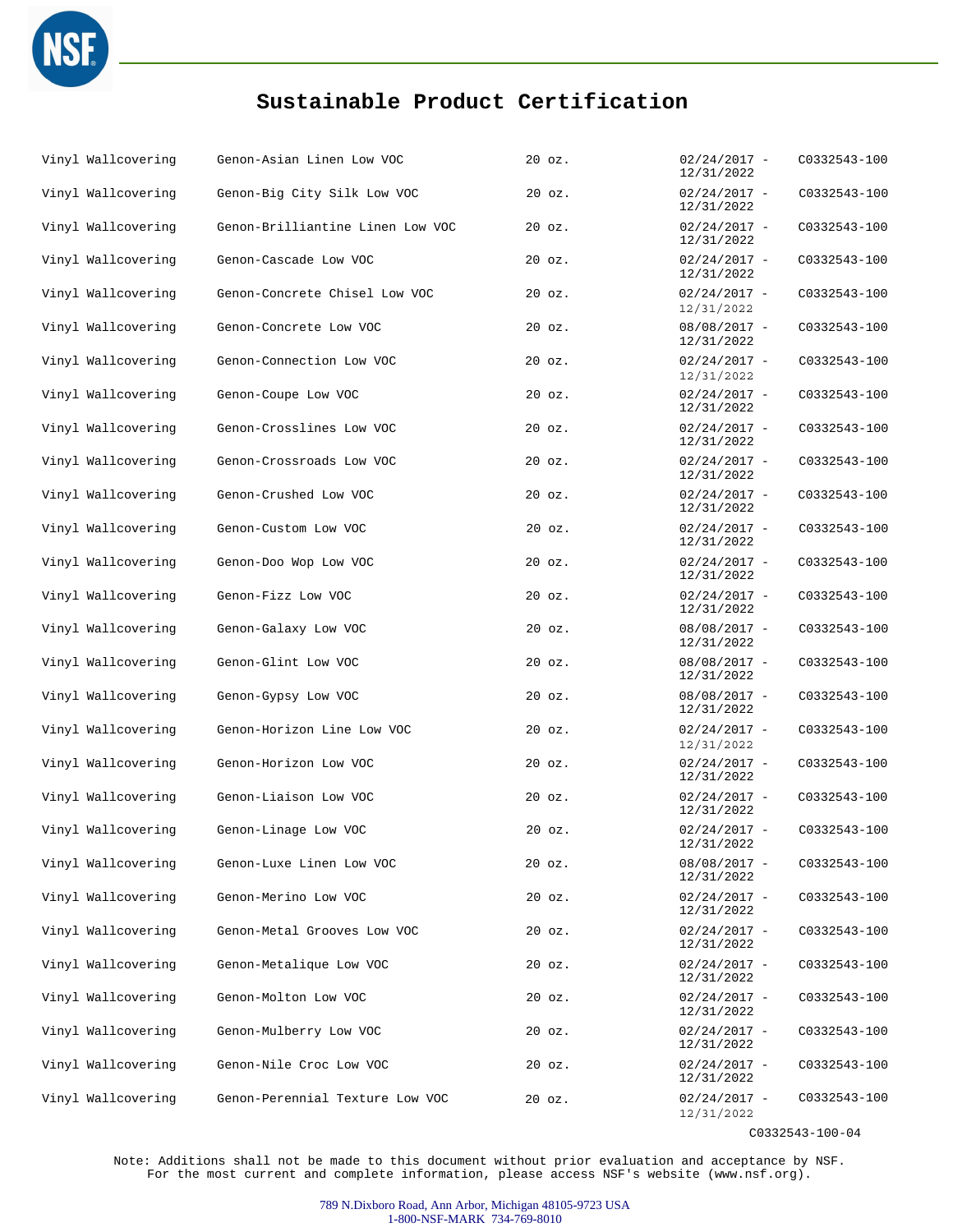

| Vinyl Wallcovering | Genon-Ray Skin Low VOC        | $20$ $oz.$ | $02/24/2017 -$<br>12/31/2022 | C0332543-100 |
|--------------------|-------------------------------|------------|------------------------------|--------------|
| Vinyl Wallcovering | Genon-Reveal Low VOC          | $20$ $oz.$ | $02/24/2017 -$<br>12/31/2022 | C0332543-100 |
| Vinyl Wallcovering | Genon-Saffian Leather Low VOC | $20$ $oz.$ | $02/24/2017 -$<br>12/31/2022 | C0332543-100 |
| Vinyl Wallcovering | Genon-Straight Up Low VOC     | $20$ $oz.$ | $02/24/2017 -$<br>12/31/2022 | C0332543-100 |
| Vinyl Wallcovering | Genon-Striations Low VOC      | $20$ $oz.$ | $02/24/2017 -$<br>12/31/2022 | C0332543-100 |
| Vinyl Wallcovering | Genon-Strippy Zippy Low VOC   | $20$ $oz.$ | $02/24/2017 -$<br>12/31/2022 | C0332543-100 |
| Vinyl Wallcovering | Genon-Twisted Twill Low VOC   | $20$ $oz.$ | $08/08/2017 -$<br>12/31/2022 | C0332543-100 |
| Vinyl Wallcovering | Genon-Uptown Funk Low VOC     | $20$ $oz.$ | $02/24/2017 -$<br>12/31/2022 | C0332543-100 |
| Vinyl Wallcovering | Genon-Uptown Low VOC          | $20$ $oz.$ | $02/24/2017 -$<br>12/31/2022 | C0332543-100 |
| Vinyl Wallcovering | Genon-Urban Vibe Low VOC      | $20$ $oz.$ | $02/24/2017 -$<br>12/31/2022 | C0332543-100 |
| Vinyl Wallcovering | Genon-Veil Low VOC            | 20 oz.     | $02/24/2017 -$<br>12/31/2022 | C0332543-100 |
| Vinyl Wallcovering | Genon-Veranda Low VOC         | $20$ $oz.$ | $02/24/2017 -$<br>12/31/2022 | C0332543-100 |
| Vinyl Wallcovering | Genon-Zig Zag Low VOC         | $20$ $oz.$ | $02/24/2017 -$<br>12/31/2022 | C0332543-100 |
| Vinyl Wallcovering | Vycon-Aerial Low VOC          | $20$ $oz.$ | $02/24/2017 -$<br>12/31/2022 | C0332543-100 |
| Vinyl Wallcovering | Vycon-Aerial View Low VOC     | $20$ $oz.$ | $02/24/2017 -$<br>12/31/2022 | C0332543-100 |
| Vinyl Wallcovering | Vycon-Alder Wood Low VOC      | 20 oz.     | $02/24/2017 -$<br>12/31/2022 | C0332543-100 |
| Vinyl Wallcovering | Vycon-Allure Low VOC          | $20$ $oz.$ | $02/24/2017 -$<br>12/31/2022 | C0332543-100 |
| Vinyl Wallcovering | Vycon-Alter Ego Low VOC       | $20$ $oz.$ | $02/24/2017 -$<br>12/31/2022 | C0332543-100 |
| Vinyl Wallcovering | Vycon-Amalfi Coast Low VOC    | $20$ $oz.$ | $08/08/2017 -$<br>12/31/2022 | C0332543-100 |
| Vinyl Wallcovering | Vycon-Beam Low VOC.           | $20$ $oz.$ | $02/24/2017 -$<br>12/31/2022 | C0332543-100 |
| Vinyl Wallcovering | Vycon-Brushstroke Low VOC     | $20$ $oz.$ | $02/24/2017 -$<br>12/31/2022 | C0332543-100 |
| Vinyl Wallcovering | Vycon-Canopy Low VOC          | $20$ $oz.$ | $02/24/2017 -$<br>12/31/2022 | C0332543-100 |
| Vinyl Wallcovering | Vycon-Canopy Texture Low VOC  | $20$ $oz.$ | $02/24/2017 -$<br>12/31/2022 | C0332543-100 |
| Vinyl Wallcovering | Vycon-Casbah Low VOC          | $20$ $oz.$ | $02/24/2017 -$<br>12/31/2022 | C0332543-100 |
| Vinyl Wallcovering | Vycon-Casbah Silk Low VOC     | $20$ $oz.$ | $02/24/2017 -$<br>12/31/2022 | C0332543-100 |
| Vinyl Wallcovering | Vycon-Charisma Low VOC        | $20$ $oz.$ | $02/24/2017 -$<br>12/31/2022 | C0332543-100 |
| Vinyl Wallcovering | Vycon-Chipper Low VOC         | $20$ $oz.$ | $02/24/2017 -$<br>12/31/2022 | C0332543-100 |
| Vinyl Wallcovering | Vycon-Custom Low VOC          | $20$ $oz.$ | $02/24/2017 -$<br>12/31/2022 | C0332543-100 |

C0332543-100-04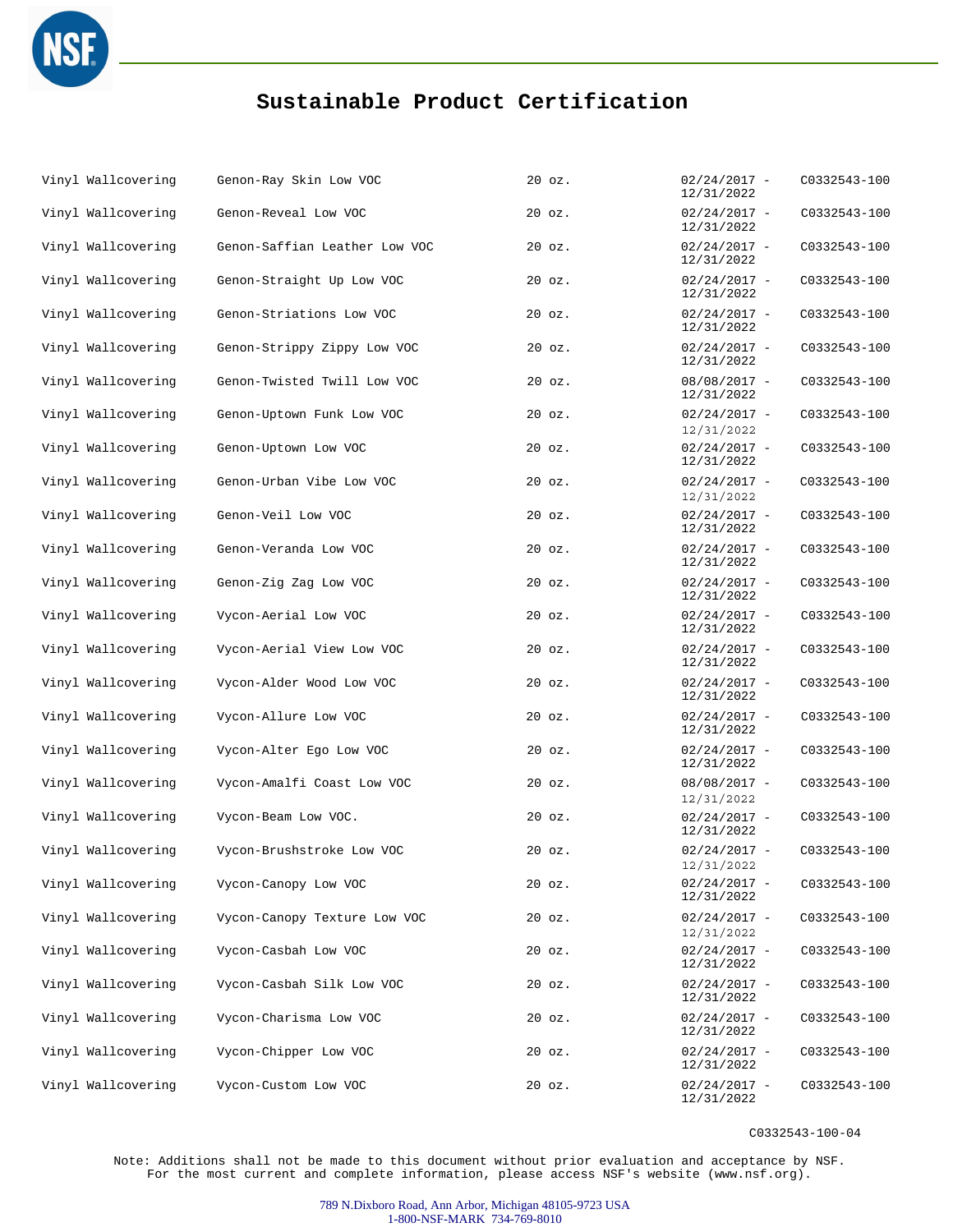

| Vinyl Wallcovering | Vycon-Entwined Low VOC            | $20$ $oz.$ | $08/08/2017 -$<br>12/31/2022 | C0332543-100    |
|--------------------|-----------------------------------|------------|------------------------------|-----------------|
| Vinyl Wallcovering | Vycon-Giovanni Semplice Low VOC   | $20$ $oz.$ | $08/08/2017 -$<br>12/31/2022 | C0332543-100    |
| Vinyl Wallcovering | Vycon-Gold Rush Low VOC           | $20$ $oz.$ | $02/24/2017 -$<br>12/31/2022 | C0332543-100    |
| Vinyl Wallcovering | Vycon-Grass Roots Low VOC         | $20$ $oz.$ | $02/24/2017 -$<br>12/31/2022 | C0332543-100    |
| Vinyl Wallcovering | Vycon-Herringbone Low VOC         | $20$ $oz.$ | $02/24/2017 -$<br>12/31/2022 | C0332543-100    |
| Vinyl Wallcovering | Vycon-Hopi Weave Low VOC          | $20$ $oz.$ | $02/24/2017 -$<br>12/31/2022 | C0332543-100    |
| Vinyl Wallcovering | Vycon-Inner Circle Low VOC        | $20$ $oz.$ | $08/08/2017 -$<br>12/31/2022 | C0332543-100    |
| Vinyl Wallcovering | Vycon-Legacy Low VOC              | $20$ $oz.$ | $02/24/2017 -$<br>12/31/2022 | C0332543-100    |
| Vinyl Wallcovering | Vycon-Legacy Pivot Low VOC        | $20$ $oz.$ | $02/24/2017 -$<br>12/31/2022 | C0332543-100    |
| Vinyl Wallcovering | Vycon-Legacy Rain Low VOC         | $20$ $oz.$ | $02/24/2017 -$<br>12/31/2022 | C0332543-100    |
| Vinyl Wallcovering | Vycon-Legacy Swing Low VOC        | $20$ $oz.$ | $02/24/2017 -$<br>12/31/2022 | C0332543-100    |
| Vinyl Wallcovering | Vycon-Lynx Low VOC                | $20$ $oz.$ | $02/24/2017 -$<br>12/31/2022 | C0332543-100    |
| Vinyl Wallcovering | Vycon-Marble Low VOC              | $20$ $oz.$ | $02/24/2017 -$<br>12/31/2022 | C0332543-100    |
| Vinyl Wallcovering | Vycon-Marco Low VOC               | 20 oz.     | $02/24/2017 -$<br>12/31/2022 | C0332543-100    |
| Vinyl Wallcovering | Vycon-Matrix Low VOC              | $20$ $oz.$ | $02/24/2017 -$<br>12/31/2022 | C0332543-100    |
| Vinyl Wallcovering | Vycon-Metalline Marrakesh Low VOC | $20$ $oz.$ | $02/24/2017 -$<br>12/31/2022 | C0332543-100    |
| Vinyl Wallcovering | Vycon-Metalline Papyrus 2 Low VOC | $20$ $oz.$ | $02/24/2017 -$<br>12/31/2022 | C0332543-100    |
| Vinyl Wallcovering | Vycon-Meteor/MeteorShower Low VOC | $20$ $oz.$ | $02/24/2017 -$<br>12/31/2022 | C0332543-100    |
| Vinyl Wallcovering | Vycon-Metro Line Low VOC          | $20$ $oz.$ | $08/08/2017 -$<br>12/31/2022 | C0332543-100    |
| Vinyl Wallcovering | Vycon-Mixed Media Low VOC         | $20$ $oz.$ | $02/24/2017 -$<br>12/31/2022 | C0332543-100    |
| Vinyl Wallcovering | Vycon-Muse Low VOC                | $20$ $oz.$ | $02/24/2017 -$<br>12/31/2022 | C0332543-100    |
| Vinyl Wallcovering | Vycon-Oasis Low VOC               | $20$ $oz.$ | $02/24/2017 -$<br>12/31/2022 | C0332543-100    |
| Vinyl Wallcovering | Vycon-Origin Low VOC              | $20$ $oz.$ | $02/24/2017 -$<br>12/31/2022 | C0332543-100    |
| Vinyl Wallcovering | Vycon-Oxide Low VOC               | $20$ $oz.$ | $02/24/2017 -$<br>12/31/2022 | C0332543-100    |
| Vinyl Wallcovering | Vycon-Panache Low VOC             | 20 oz.     | $08/08/2017 -$<br>12/31/2022 | C0332543-100    |
| Vinyl Wallcovering | Vycon-Panache Plaid Low VOC       | $20$ $oz.$ | $08/08/2017 -$<br>12/31/2022 | C0332543-100    |
| Vinyl Wallcovering | Vycon-Patina Stone Low VOC        | $20$ $oz.$ | $08/08/2017 -$<br>12/31/2022 | C0332543-100    |
| Vinyl Wallcovering | Vycon-Patina Stripe Low VOC       | $20$ $oz.$ | $08/08/2017 -$<br>12/31/2022 | C0332543-100    |
| Vinyl Wallcovering | Vycon-Pave Low VOC                | $20$ $oz.$ | $02/24/2017 -$<br>12/31/2022 | C0332543-100    |
|                    |                                   |            |                              | C0332543-100-04 |